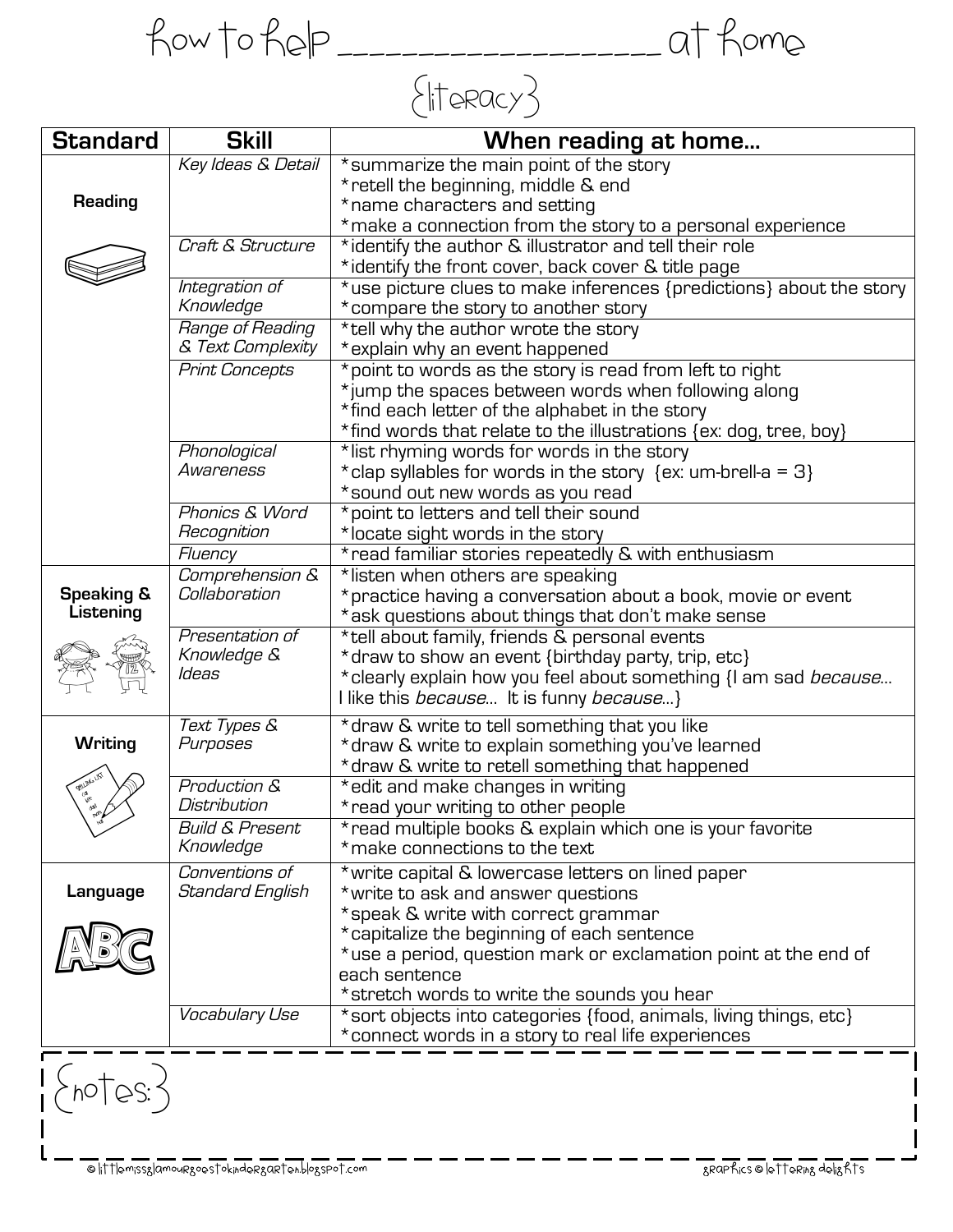How to help \_\_\_\_\_\_\_\_\_\_\_\_\_\_\_\_\_\_\_\_ at home {social studies, science & math}

| <b>Standard</b>                                         | <b>Skill</b>                                       | To practice at home                                                                                                                                                                                                                            |
|---------------------------------------------------------|----------------------------------------------------|------------------------------------------------------------------------------------------------------------------------------------------------------------------------------------------------------------------------------------------------|
| <b>Social Studies</b>                                   | History                                            | * explain how people have changed from the past<br>* explain how weather changes with the seasons                                                                                                                                              |
|                                                         | Geography &<br>Environmental<br>Literacy           | *use maps & globes to locate land, water & specific places<br>*use positional words such as left, right, above, below, near, far<br>* explain how people make changes to adapt to the weather                                                  |
|                                                         | Economics &<br>Financial Literacy                  | * explain the difference between wants and needs<br>* explain how jobs help people get the things they want and need                                                                                                                           |
|                                                         | Civics &<br>Governance                             | * demonstrate friendship and kindness<br>* explain why rules are important at home and at school                                                                                                                                               |
|                                                         | Culture                                            | * explain similarities & differences between yourself & others<br>* explain how people choose clothes, food & celebrations based on<br>where they live or what they believe in                                                                 |
| <b>Science</b>                                          | <b>Physical Science</b>                            | * show how objects can move {ex: straight line, zig zag, bounce}<br>*explain what objects are made of {wood, metal, plastic, cloth}                                                                                                            |
|                                                         | <b>Earth Science</b>                               | * explain various types of weather                                                                                                                                                                                                             |
|                                                         | Life Science<br><b>Number Names</b>                | * explain how living & nonliving things are the same and different<br>*count to 100 by 1's, then by 10's & 5's                                                                                                                                 |
| <b>Counting &amp;</b><br>Cardinality                    | & Sequence                                         | *count on from any number<br>*look at a number & show that many objects                                                                                                                                                                        |
| HD HD                                                   | Count to tell the<br>Number                        | *touch objects one at a time while counting & tell the amount<br>*tell what would be 1 more or 1 less than any number                                                                                                                          |
| HD HD<br>HD HD                                          | Compare<br><b>Numbers</b>                          | * count objects in 2 groups to tell which has more & less<br>*look at numbers and tell which is more & which is less<br>* make equal sets of objects                                                                                           |
| <b>Operations &amp;</b><br>Algebraic<br><b>Thinking</b> | <b>Addition &amp;</b><br>Subtraction               | * show how you solved an addition or subtraction problem by<br>drawing a picture, using your fingers or acting it out<br>*add and subtract all numbers from 0 to 10<br>*show different ways to make a number {ex: 5 is 2 + 3 <i>and</i> 4 + 1} |
| Operations in<br><b>Base Ten</b>                        | Numbers 11-19<br>for Place Value                   | *break 2 digit numbers into 10 & 1's {18 is one 10 & eight 1's}                                                                                                                                                                                |
| <b>Measurement</b><br>& Data                            | Describe &<br>Compare<br>Measurable<br>Attributes  | * measure the length of an object<br>* measure the weight of an object<br>*compare 2 objects to say which is longer/shorter or<br>heavier/lighter                                                                                              |
| tassesssson<br>miniminininininininin                    | Classify objects &<br>count the<br>Category        | *sort objects into groups by how they are the same<br>*count how many are in each group & tell which has more/less<br>* graph the amounts to compare                                                                                           |
| Geometry                                                | <b>Identify &amp;</b><br>Describe Shapes           | *use positional words {above/below/beside/in front of/next to}<br>*name 2D shapes {square, circle, rectangle, triangle, hexagon}<br>*name 3D shapes {cube, sphere, cone, cylinder}                                                             |
|                                                         | Analyze,<br>Compare, Create<br>& Compose<br>Shapes | *compare & contrast 2 shapes<br>* draw shapes with the correct number of sides & corners<br>* put small shapes together to make a bigger shape {ex: 2<br>triangles can be put together to make a square}                                       |
|                                                         |                                                    |                                                                                                                                                                                                                                                |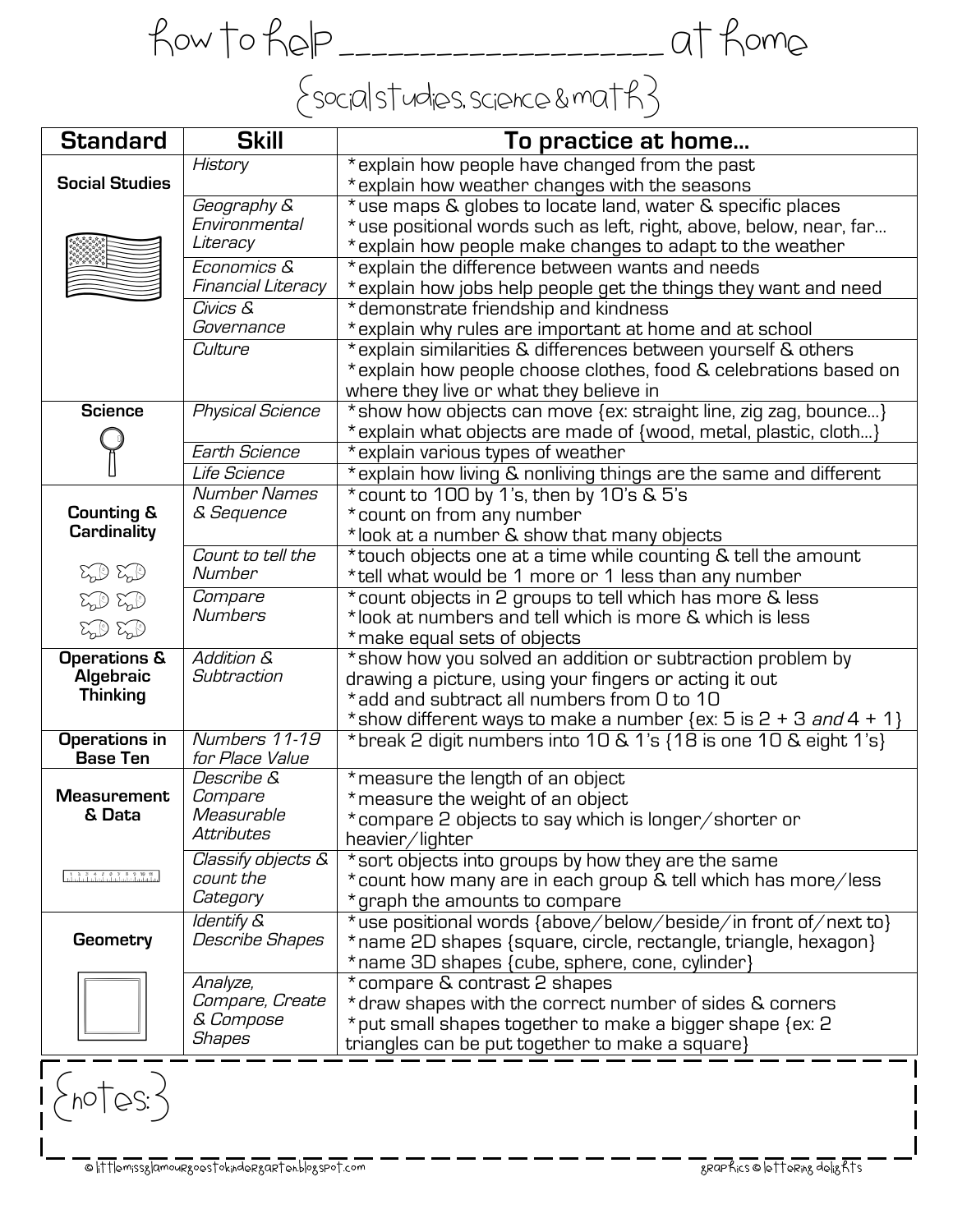Como ayudar a \_\_\_\_\_\_\_\_\_\_\_\_\_\_\_\_\_\_\_\_ en la casa

## $\{$ literacy $\}$

| Categoria                       | <b>Destreza</b>                            | Al leer en casa                                                                                                                                                                                                                                                                                                                                          |
|---------------------------------|--------------------------------------------|----------------------------------------------------------------------------------------------------------------------------------------------------------------------------------------------------------------------------------------------------------------------------------------------------------------------------------------------------------|
| Lectura                         | Ideas y Detalles                           | *puede resumir la idea principal del cuento<br>*dice que sucedió al principio y al final del cuento<br>* menciona los personajes y el lugar del cuento<br>*puede decir algo que le sucedió a el/ella que se parece a este                                                                                                                                |
|                                 | Craft &                                    | cuento<br>*identifica el autor el ilustrador y dice I oque hace cada uno                                                                                                                                                                                                                                                                                 |
|                                 | Estructura                                 | *identifica la carátula, la parte de atrás y la página del título                                                                                                                                                                                                                                                                                        |
|                                 | Integracion de<br>Conocimiento             | *usa los dibujos o láminas para hacer deducciones acerca del cuento<br>*compara el cuento con otro cuento                                                                                                                                                                                                                                                |
|                                 | Nivel de Lectura y<br>Dificultad del libro | *sabe decir porque el autor escribió el cuento<br>*sabe explicar porque sucedió un evento                                                                                                                                                                                                                                                                |
|                                 | Conceptos<br><i><b>Impresos</b></i>        | *apunta a las palabras de izquierda a derecha cuando se le lee<br>el cuento<br>*brinca o deja espacio entre palabras cuando sigue las palabras con su<br>dedo<br>*puede encontrar cada letra del abecedario en el cuento                                                                                                                                 |
|                                 | Conocimientos                              | *busca palabras que se relacionan con los dibujos {Ej.: perro, árbol, niño}<br>* menciona las palabras que riman en el cuento                                                                                                                                                                                                                            |
|                                 | Fonéticos                                  | *aplaude las silabas de una palabra {ex: um-brell-a = 3}<br>*Cuando lee pronuncia los sonidos de palabras nuevas                                                                                                                                                                                                                                         |
|                                 | Reconoce<br>palabras y sus<br>sonidos      | *apunta a las letras y dice su sonido<br>*reconoce las "sight words" palabras comunes en el cuento                                                                                                                                                                                                                                                       |
|                                 | Fluency                                    | *lee repetidamente y con entusiasmo cuentos que le gustan                                                                                                                                                                                                                                                                                                |
| Hablando y<br><b>Escuchando</b> | Comprensión y<br>Colaboración              | *escucha cuando otros hablan<br>*practica teniendo conversaciones acerca de libros, películas y eventos<br>*hace preguntas acerca de cosas que no tienen sentido                                                                                                                                                                                         |
|                                 | Presentación de<br>conocimiento e<br>ideas | *habla acerca de la familia, amigos y eventos personales<br>*dibuja para demostrar un evento {fiesta de cumpleaños, viaje, etc.}<br>*claramente explica como se siente acerca de algo (Yo estoy triste porque<br>Esto me gusta porque Eso es gracioso porque)                                                                                            |
| <b>Escritura</b><br>og.         | Tipos de Textos<br>y Propósitos            | * dibuja y escribe para decir algo que le gusta<br>*dibuja y escribe para explicar algo que ha aprendido<br>* dibuja y escribe para decir algo que ha ocurrido                                                                                                                                                                                           |
|                                 | Producción y<br>Distribución               | *edita y hace cambios en lo que ha escrito<br>*comparte lo que ha escrito con otros                                                                                                                                                                                                                                                                      |
|                                 | Demuestra<br>Conocimiento                  | *escoge su libro favorito entre otros libros<br>*hace conexiones con el libro                                                                                                                                                                                                                                                                            |
| Lenguaje                        | Convenciones<br>Comunes en el<br>Ingles    | *escribe letras mayúsculas y minúsculas en papel rayado<br>*escribe para preguntar y contestar preguntas<br>*escribe utilizando la gramática correcta<br>*usa letra mayúscula al principio de cada oración<br>*usa un punto, signo de pregunta o de exclamación al final de cada oración<br>*"estira" los sonidos que escucha para escribir las palabras |
|                                 | Uso de<br>Vocabulario                      | *surte objetos en categorías {comida, animales, cosas vivientes, etc.]<br>*conecta palabras de un cuento con experiencias de la vida real                                                                                                                                                                                                                |
|                                 |                                            |                                                                                                                                                                                                                                                                                                                                                          |